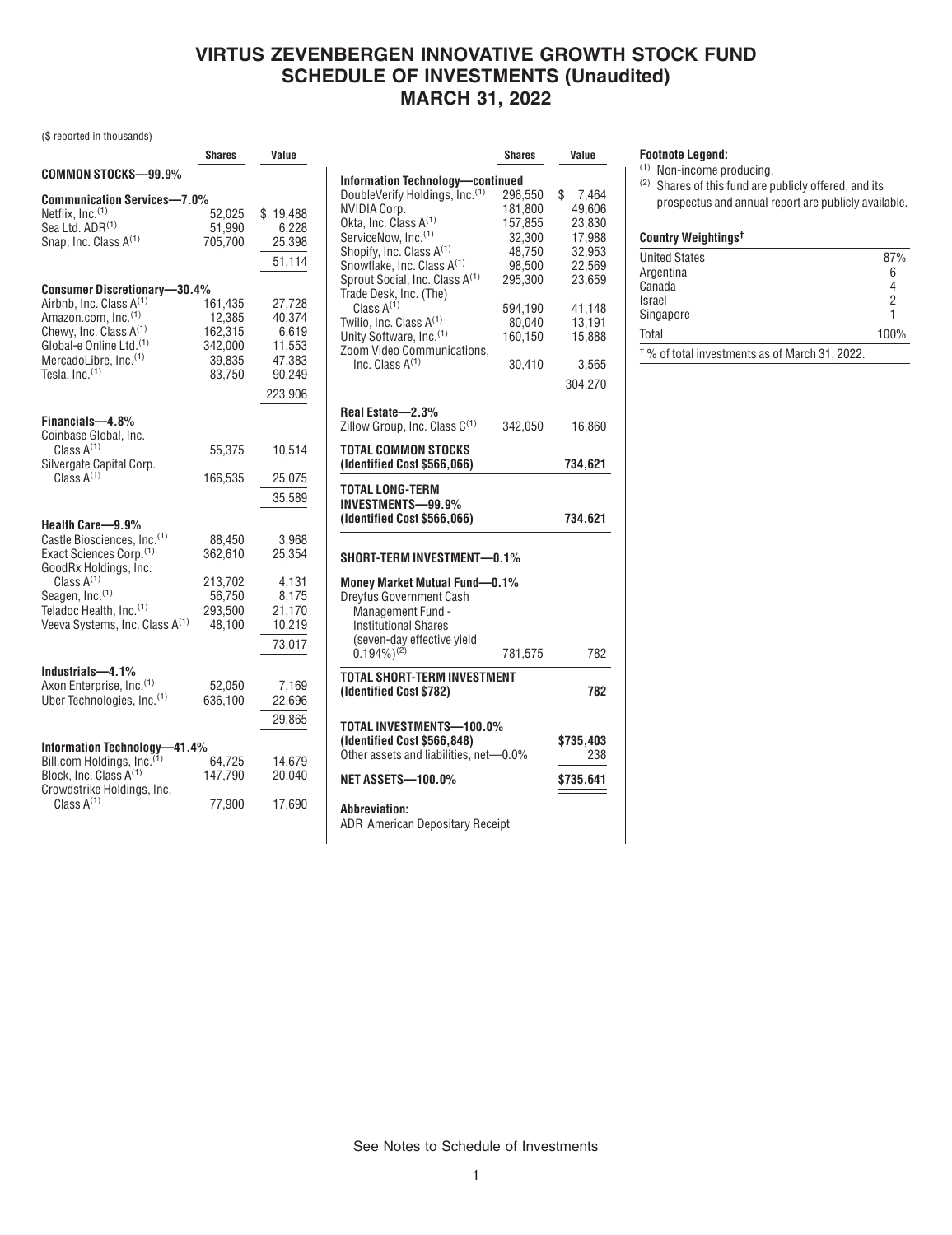## **VIRTUS ZEVENBERGEN INNOVATIVE GROWTH STOCK FUND SCHEDULE OF INVESTMENTS (Unaudited) (Continued) MARCH 31, 2022**

#### (\$ reported in thousands)

The following table summarizes the market value of the Fund's investments as of March 31, 2022, based on the inputs used to value them (See Security Valuation Note 1 in the Notes to Schedule of Investments):

|                           | Total<br>Value at<br>March 31, 2022 | Level 1<br><b>Quoted Prices</b> |
|---------------------------|-------------------------------------|---------------------------------|
| Assets:                   |                                     |                                 |
| <b>Equity Securities:</b> |                                     |                                 |
| <b>Common Stocks</b>      | \$734,621                           | \$734,621                       |
| Money Market Mutual Fund  | 782                                 | 782                             |
| <b>Total Investments</b>  | \$735,403                           | \$735,403                       |

There were no securities valued using significant observable inputs (Level 2) or significant unobservable inputs (Level 3) at March 31, 2022.

There were no transfers into or out of Level 3 related to securities held at March 31, 2022.

See Notes to Schedule of Investments